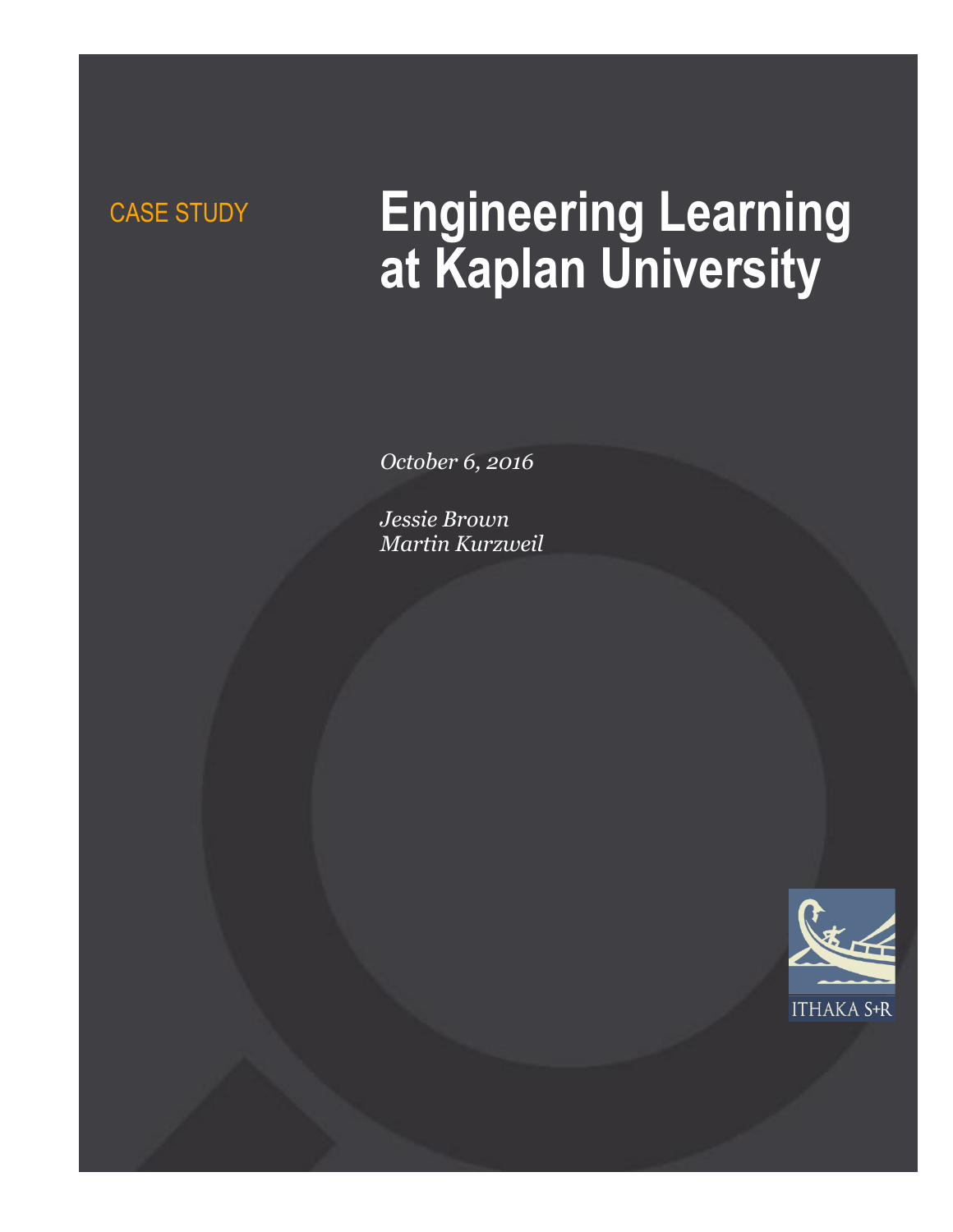

Ithaka S+R is a strategic consulting and research service provided by ITHAKA, a not-for-profit organization dedicated to helping the academic community use digital technologies to preserve the scholarly record and to advance research and teaching in sustainable ways. Ithaka S+R focuses on the transformation of scholarship and teaching in an online environment, with the goal of identifying the critical issues facing our community and acting as a catalyst for change. JSTOR, a research and learning platform, and Portico, a digital preservation service, are also part of ITHAKA.

Copyright 2016 ITHAKA. This work is licensed under a Creative Commons Attribution-NonCommercial 4.0 International License. To view a copy of the license, please see http://creativecommons.org/licenses/by-nc/4.0/.

ITHAKA is interested in disseminating this brief as widely as possible. Please contact us with any questions about using the report: research@ithaka.org.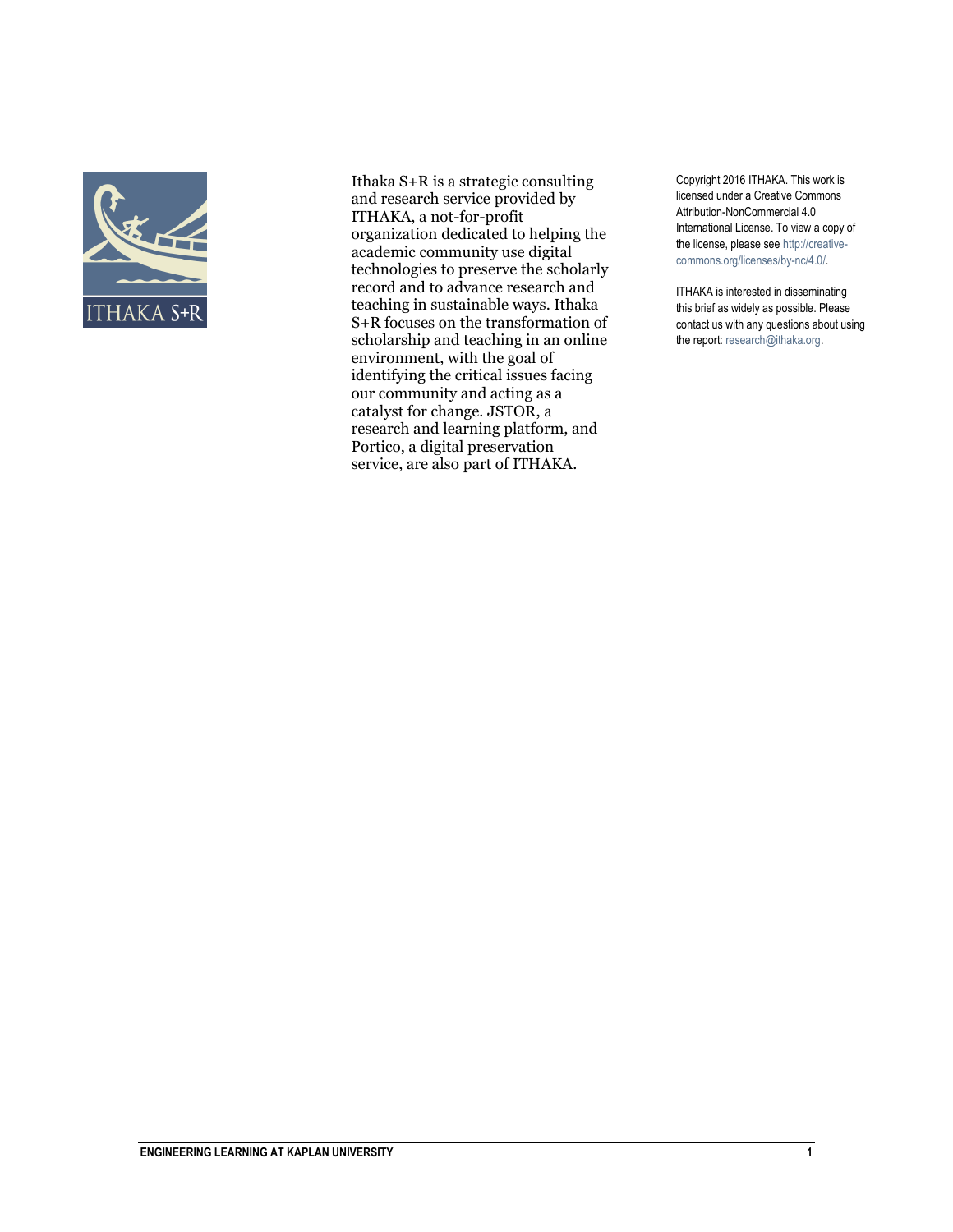## **Introduction**

Facilitated by growth in the availability of data about learners, scholars in cognitive science, psychology, computer science, and other disciplines have developed sophisticated insights about how people learn and succeed in academic contexts.<sup>1</sup> Yet, growth in the field of "learning science" has far outpaced higher education institutions' efforts to apply its insights to their students' experience.

Leaders at Kaplan, Inc.,<sup>2</sup> a company serving over a million learners in various programs, believe that a practical corollary to learning science is needed. They call this field "learning engineering." Analogous to the relationship between mechanical engineering and physical science, or medicine and biological science, Kaplan has sought to develop learning engineering as the systematic application of general principles about how people learn in specific contexts through rigorous testing and refinement.

Although the learning engineering approach is manifest in each of Kaplan's divisions, it is most fully realized in Kaplan University, a for-profit, largely online institution that served 38,000 degree and certificate seeking students in 2014-2015.<sup>3</sup> Over the past decade, Kaplan University has developed and refined a course design and assessment process based in measurable learning outcomes. In addition, it has systematized an innovative "Research Pipeline," through which skilled researchers rigorously test interventions on student learning, study the results, and scale successful interventions. These efforts have contributed to a larger-scale culture change at Kaplan University, with stakeholders across the institution embracing evidence-based methods for designing and improving learning experiences.

To better understand the process by which Kaplan and Kaplan University operationalized the learning engineering approach, we conducted phone interviews with 14 individuals from Kaplan University and Kaplan, Inc. in April and May of 2016. In our interviews, which included employees with a diverse set of roles within the two

<sup>1</sup> See, for example, Ken Koedinger, Sidney D'Mello, Elizabeth A. McLaughlin, Zachary A. Pardos, Carolyn P. Rose, "Data Mining and Education," *Wire Cognitive Science,* 6 (2016)[, http://pact.cs.cmu.edu/pubs/Reformatted-Koedinger-EDM-for-](http://pact.cs.cmu.edu/pubs/Reformatted-Koedinger-EDM-for-WIRES-cogsci.pdf)[WIRES-cogsci.pdf.](http://pact.cs.cmu.edu/pubs/Reformatted-Koedinger-EDM-for-WIRES-cogsci.pdf)

<sup>&</sup>lt;sup>2</sup> Kaplan, Inc. is a subsidiary of Graham Holdings Company, formerly the Washington Post Company. See "History," Kaplan[, http://kaplan.com/about-us-overview/history/.](http://kaplan.com/about-us-overview/history/)

<sup>&</sup>lt;sup>3</sup> Most students at Kaplan seek bachelor's or master's degrees, but Kaplan University also offers doctoral degrees. The Concord Law School offers JDs and the School of Nursing offers DNP's. Both are schools within Kaplan University. As of June 30, 2015, 78 percent of enrolled students were pursuing bachelor's degrees, certificates or diplomas, while the remaining 22 percent were enrolled in graduate level programs. See "Academic Report: The Year in Review, 2014-2015" Kaplan University (2015), [http://www.kaplanuniversity.edu/about/annual-report.aspx.](http://www.kaplanuniversity.edu/about/annual-report.aspx)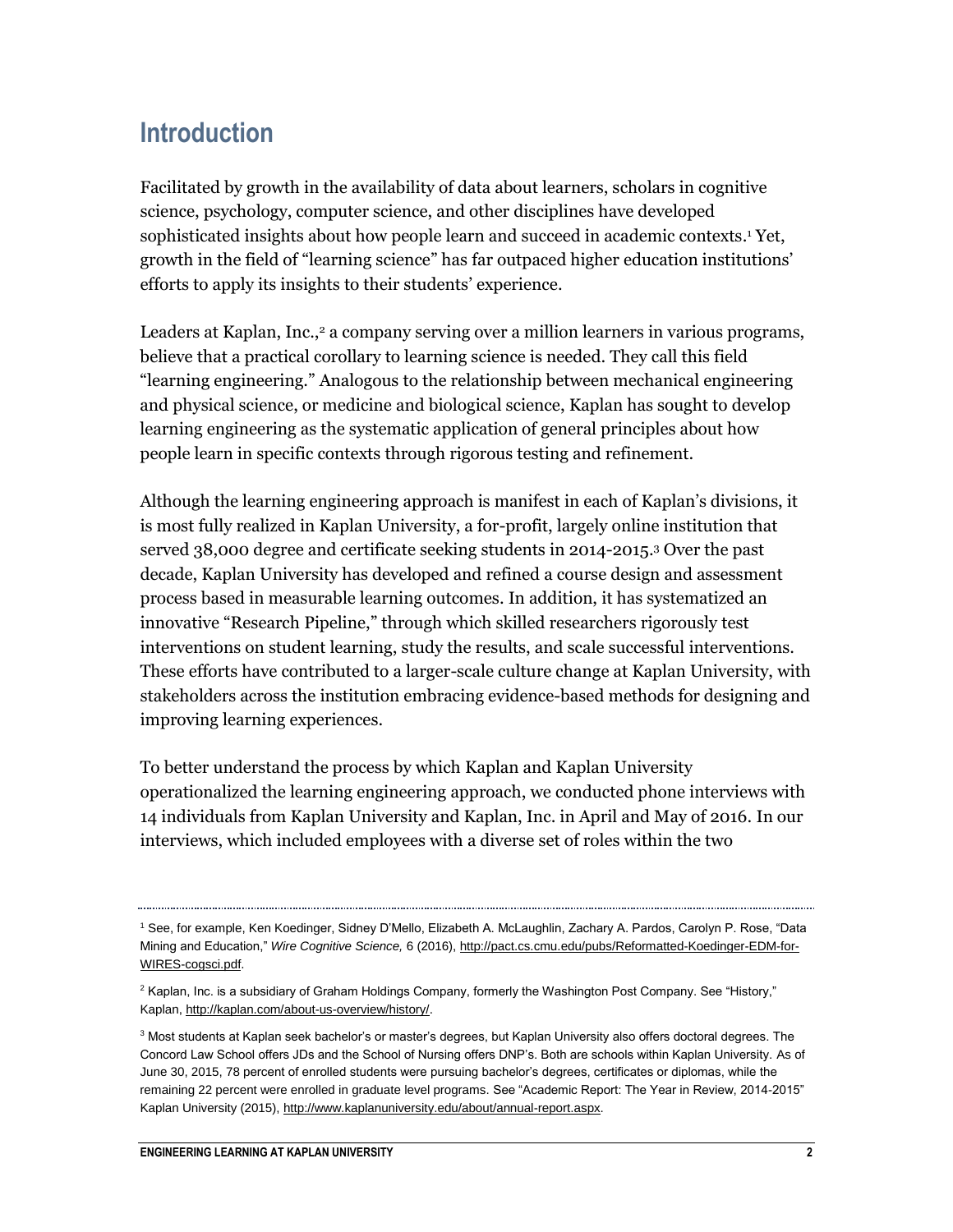organizations, we encountered remarkable consistency in interviewees' understanding of and commitment to rigorous, evidence-based improvement in learning.

In an era of intense—and largely deserved—scrutiny of forprofit education providers, there is a risk that the broader higher education community will look askance at even the most worthwhile innovations coming out of that sector.

As a for-profit, largely online institution, Kaplan University has certain features amenable to standardizing a learning engineering approach that are not common among not-for-profit and public institutions. Its centralized curriculum has facilitated a systematic approach to course design and assessment, and its large, online courses have enabled the section-level and student-level randomized experiments that characterize Research Pipeline trials. In an era of intense—and largely deserved—scrutiny of forprofit education providers, there is a risk that the broader higher education community will look askance at even the most worthwhile innovations coming out of that sector. Yet many factors in Kaplan's experience are generalizable: leaders with a strong vision have strategically leveraged existing infrastructure and built collaborative processes to support sustainable, continuous improvement. There is much to learn from its example.

## **Origins and Operations**

### *Kaplan Inc. and the Kaplan Way*

Kaplan, Inc. was established in 1938 as a test prep company. In the 1990s and 2000s Kaplan's operations expanded geographically and programmatically to include financial education, professional training, English language programs, a small portfolio of K-12 programs, and higher education. In 2000, Kaplan Inc. acquired Quest Education Corporation, a network of career colleges, and in 2001 it started offering its first online higher education programs. In 2004, the college added master's programs and rebranded itself as Kaplan University.<sup>4</sup>

<sup>&</sup>lt;sup>4</sup> "History," Kaplan University[, http://www.kaplanuniversity.edu/about/history.aspx.](http://www.kaplanuniversity.edu/about/history.aspx)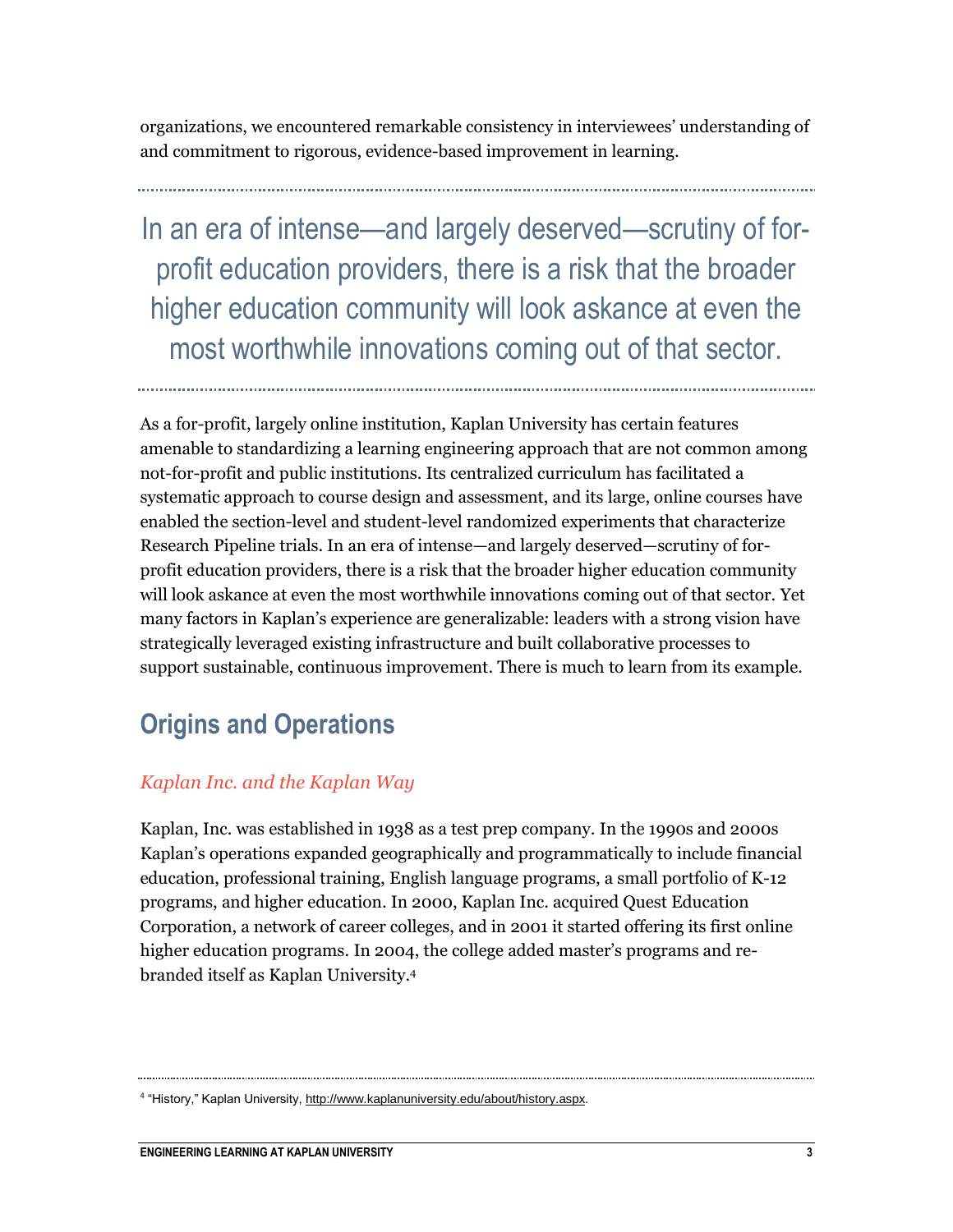Since 2004, Kaplan University has expanded its operations and programmatic offerings. In the 2014-2015 academic year, it offered 14 associate's degree programs, 32 bachelor's degree programs, 30 master's degree programs, and 33 certificate programs. In that year, Kaplan University enrolled 38,000 degree-seeking students, 94 percent of whom took their courses online.<sup>5</sup> Of all students enrolled during the 2014-2015 school year, 59 percent were older than 30, 75 percent were women, and 9,000 were active military, veterans, or military spouses or dependents. Though most students take their courses online and faculty work remotely, Kaplan University maintains student support centers in in Fort Lauderdale and Orlando, Florida.

Kaplan's origins as an organization focused on test preparation contributed significantly to its evidence-based approach. In test prep, the outcomes of a course are standardized and measureable. The value of a learning experience is measured almost entirely through concrete evidence that demonstrates a course's efficacy in improving students' performance on the test for which they are preparing. Though the application of this approach becomes tricky when applied to less standardized educational experiences, its basic tenet—to learn from evidence about the efficacy of instructional methods in achieving clear, measureable learning outcomes—grounds an approach to instructional design that is used in all units of Kaplan, Inc.

Committed leaders—Kaplan, Inc. CEO Andy Rosen and Chief Learning Officer Bror Saxberg, in particular—have built on this foundation to systematize a learning engineering approach in different learning environments across the organization. Rosen, previously president of Kaplan University, became CEO of Kaplan, Inc. in 2008.<sup>6</sup> Coming to the role with a desire to make the emerging field of learning science central to Kaplan's approach, Rosen created the role of Chief Learning Officer, as someone who would lead the articulation and operationalization of an evidence-based approach to learning throughout Kaplan, Inc. In 2009, Bror Saxberg, a cognitive scientist with a background in K-12 online learning, was hired to this role. Together, Rosen and Saxberg began to flesh out and communicate—internally and externally—the idea of "learning engineering," characterized by evidence-based approaches, measureable and measured outcomes, and iterative processes.<sup>7</sup>

<sup>&</sup>lt;sup>5</sup> Kaplan does offer some in person courses at campuses in Indiana, Iowa, Nebraska, Maine, Maryland, Missouri, and Wisconsin, though most students who take on-campus courses also take the majority of their courses online. See "Academic Report: The Year in Review, 2014-2015" Kaplan University (2015), [http://www.kaplanuniversity.edu/about/annual-report.aspx.](http://www.kaplanuniversity.edu/about/annual-report.aspx) 

<sup>&</sup>lt;sup>6</sup> Rosen stepped down in 2013 to become Chairman of Kaplan, and then returned to the CEO position in 2015.

<sup>7</sup> See Bror Saxberg, "Why We Need Learning Engineers," *The Chronicle of Higher Education* (April 20, 2015), [http://chronicle.com/article/Why-We-Need-Learning-Engineers/229391/;](http://chronicle.com/article/Why-We-Need-Learning-Engineers/229391/) "Learning Engineering: A Forum with Bror Saxberg," The Center for Innovative Research in Cyber Learning (October 5, 2015)[, http://circlcenter.org/events/learning-](http://circlcenter.org/events/learning-engineering-with-bror-saxberg/)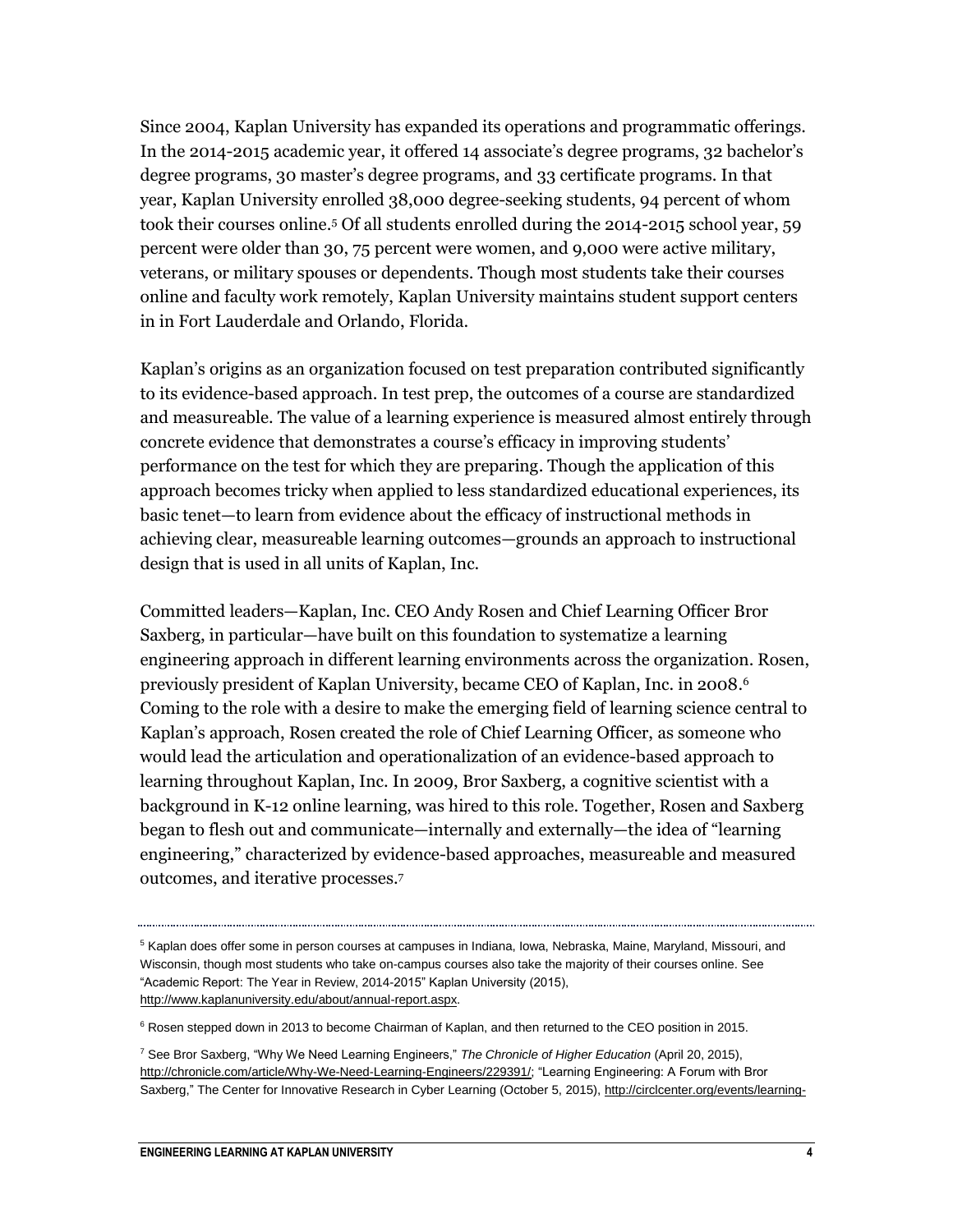One early product of Rosen and Saxberg's effort was the Kaplan Way for Learning, introduced in 2010. The Kaplan Way is an "evidence-based strategy" that "applies learning science and the latest instructional technologies to understand expertise, design and deliver content, adapt to individual learnings, measure progress, and continually revise educational course and products."8 Under the Kaplan Way, each learning experience at the organization is designed around three phases: a "prepare" phase in which students become acquainted with new knowledge, a "practice" phase in which students apply what they have learned through additional activities, and a "perform" phase in which students put their newly acquired knowledge to the test.

All instructional designers at Kaplan, Inc., regardless of whether they work in Kaplan University, Kaplan Test Prep, or Kaplan International, are trained extensively in this approach. Furthermore, every educational product or experience that Kaplan delivers is assessed against a "Kaplan Way Educational Product Evaluation Checklist." The checklist includes items such as whether learning objectives are clearly stated and aligned with one another; whether assessment methods are valid and reliable; whether practice opportunities match assessments and develop knowledge; and whether course content is of high quality and aligns with objectives and assessments.<sup>9</sup>

In addition to developing the Kaplan Way, Saxberg and Rosen have made other highlevel changes that affect all business units throughout the organization. For example, in 2015, Rosen incorporated into quarterly business unit reviews explicit discussions of each unit's learning strategy, its investments in learning, and its investments in improving measured learning quality. Regular engagements like these make business units accountable for using evidence-based methods and demonstrating evidence of learning, while allowing individual business units to exercise ownership and flexibility in their implementation.

#### *Kaplan University's Competencies and Curriculum Design Process*

Nearly all Kaplan University courses are delivered online, and curriculum development is centralized under a team of deans, course leads, and instructional designers. Curriculum deans work with a school or schools within Kaplan University, and manage the curriculum development process at a high level. Underneath curriculum deans are

[engineering-with-bror-saxberg/;](http://circlcenter.org/events/learning-engineering-with-bror-saxberg/) Bror Saxburg and Frederick M. Hess, "Breakthrough Leadership in the Digital Age: Using Learning Science to Reboot Schooling," (Newbury Park, CA: Corwin Publishing, 2013).

<sup>&</sup>lt;sup>8</sup> "The Kaplan Way," Kaplan University School of Professional Studies and Continuing Education, [https://www.schweser.com/about-kaplan/kaplan-way;](https://www.schweser.com/about-kaplan/kaplan-way) "About Us," Kaplan[, http://kaplan.com/about-us-overview/.](http://kaplan.com/about-us-overview/)

<sup>&</sup>lt;sup>9</sup> "Kaplan Education Product Evaluation Checklist, V4, March 2012," <u>http://kaplan.com/wp-</u> [content/uploads/2016/01/Kaplan-Way\\_Checklist\\_Summary\\_Sheet.pdf.](http://kaplan.com/wp-content/uploads/2016/01/Kaplan-Way_Checklist_Summary_Sheet.pdf)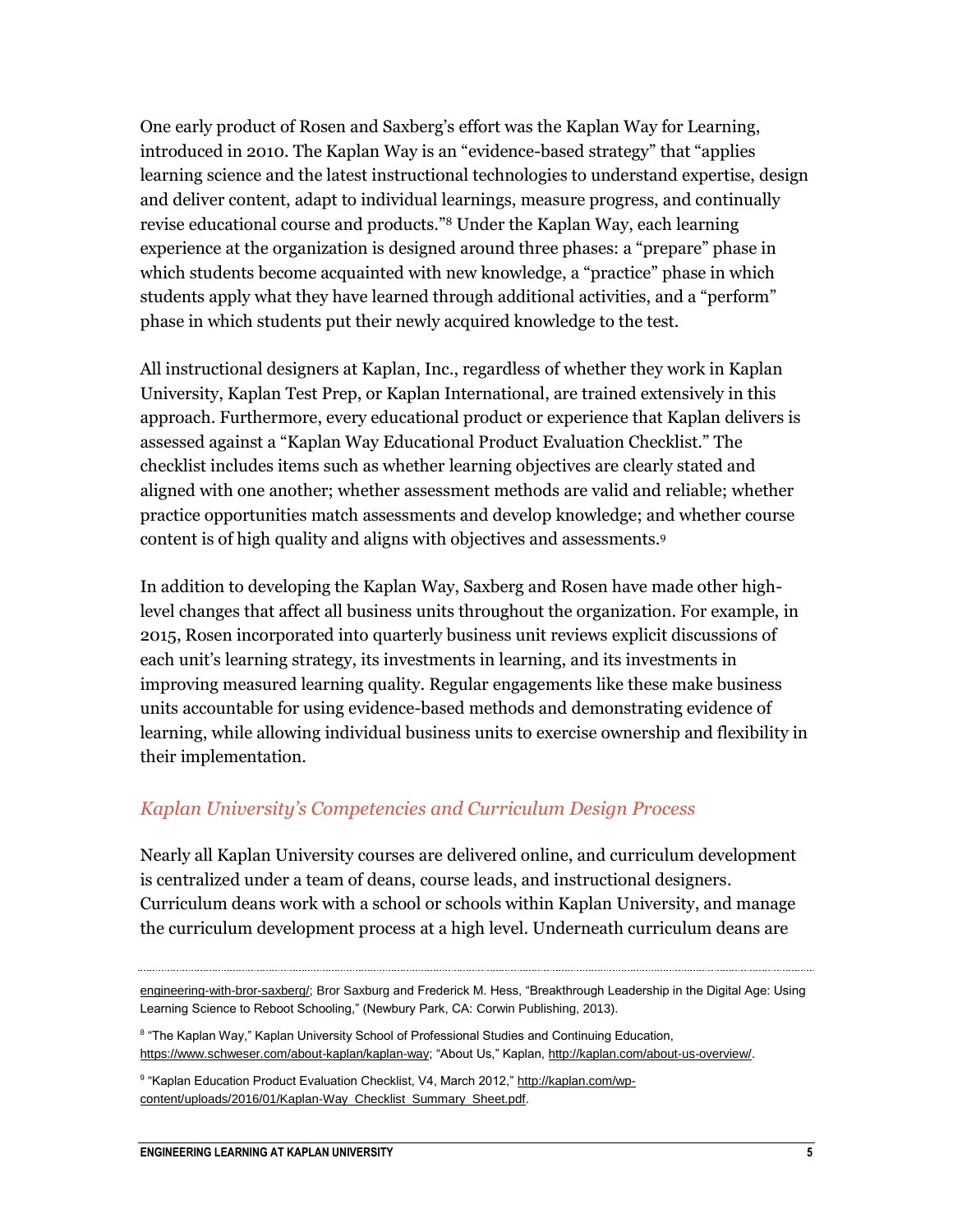curriculum specialists, who work in both instructional design and project management capacities, and manage instructional designers and subject matter experts in the design and revision of courses according to institution-wide standard operating procedures. Instructional designers, who think through how to design and deliver educational experiences, and subject matter experts, who ensure the quality and rigor of the content, work with media specialists and a production team to produce courses. Finally, department leads and course leads share input throughout the entire design and revision process (and sometimes lead smaller revisions). Course leads ensure that courses are well integrated across programs and liaise with faculty about revisions by soliciting input, alerting faculty to new course components, and leading training for major course revisions.

Courses are designed around three types of competencies. The first are program specific competencies, which were introduced in 2007. Second are general education literacies (GELs), including communication, writing, critical thinking, and problem solving, which were introduced in 2009. And the third are professional competencies, including leadership, teamwork, multiculturalism and diversity, and presentation, which were developed in 2014. Each course at Kaplan University is designed to incorporate opportunities for students to prepare, practice, and perform a subset of program competencies, GELs, and professional competencies. Program curricula are designed to ensure that graduates have had the opportunity to demonstrate each program competency, GEL, and professional competency at least once during their time at Kaplan.

In addition to using grades, course instructors assess students on competencies assigned to their courses—scores referred to as course-level assessments or CLAs. All sections of each course use the same rubric for CLAs, rating students on a six-tier scale (in which 0 indicates no progress and 5 indicates mastery) for each relevant competency. Course leads and curriculum teams analyze data from CLAs to gain insight into how well course content and assignments prepare students for the relevant competencies, as well as how reliably course assessments test students on these skills. Though courses can be revised for a number of reasons, including the introduction of a new textbook, technical requirements, or the emergence of new research about the subject matter or student learning, CLA data also helps to inform this process.

Program competencies were designed with significant faculty and department chair input, and have been tested and iterated upon regularly since their implementation in 2007. This testing has looked for consistency across courses in CLAs and across outcomes within the same course (e.g. CLAs and course grades), and has involved regular faculty trainings led by department chairs and Kaplan University's Center for Teaching and Learning. For example, a recent course review in the School of Education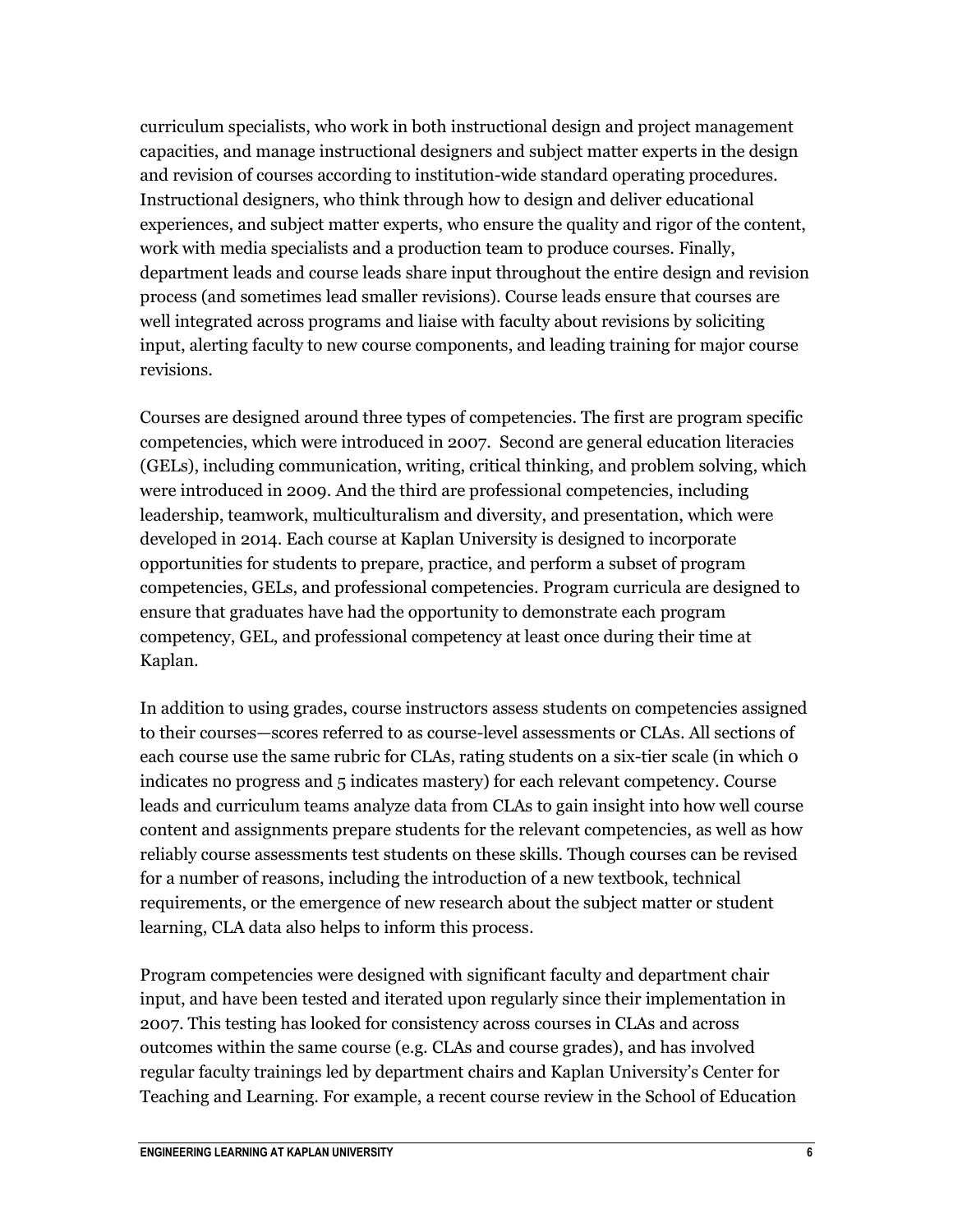revealed that the assignment used to assess one outcome on which students typically performed poorly was misaligned to that outcome. Course leads redesigned the assignment, tested its validity, and built the new assignment into a revised curriculum. General education competencies and professional competencies, both of which were developed collaboratively by a team of deans, curriculum leads, and faculty members, have undergone a similar testing process to ensure that they are aligned and appropriate for Kaplan's students.

Until recently, student performance on competencies was available only to faculty, the course development team, and leadership (with various levels of anonymization) for the purposes of design and revision. In 2014, Kaplan University began giving students access to their own assessment results. Initially, students were able to view their competency results on a dashboard within the learning management system. More recently, the registrar's office developed a competency report, which aggregates student progress on course-level outcomes at the program level, and offers a visual summary of progress towards mastery.<sup>10</sup>

#### *The Research Pipeline*

Kaplan University's Research Pipeline is perhaps Kaplan's most direct realization of the learning-engineering methodology. The Pipeline was conceived of in 2013 by Bror Saxberg and David Niemi, Vice President of Measurement and Evaluation for Kaplan, Inc., along with colleagues who saw a need for Kaplan University to accumulate credible evidence about what worked to measurably improve learning and outcomes for adult, online students. Though Kaplan University had—and continues to—look to outside research to guide interventions and course revisions, Saxberg, Niemi, and their team noticed that there was little available evidence about what worked for their specific student population. Furthermore, there existed no established institutional system for exploring how to implement and scale interventions in an effective and efficient way.

In short, the "Research Pipeline" is an institutional structure through which Kaplan University tests interventions on student learning, studies their impact, and, if successful, brings them to scale. Ideas for the Research Pipeline are usually generated by the seven members of the Research Pipeline team, prompted by other research in the field. Faculty members have also proposed several Research Pipeline experiments. Proposals are evaluated on criteria such as their purpose, measures, previous research in

<sup>&</sup>lt;sup>10</sup> "Competency-Based Education," Kaplan University[, http://www.kaplanuniversity.edu/student-experience/competency](http://www.kaplanuniversity.edu/student-experience/competency-based-education.aspx)[based-education.aspx](http://www.kaplanuniversity.edu/student-experience/competency-based-education.aspx) See also Paul Fain, "Profit and Competency," *Inside Higher Ed* (May 5, 2015), [https://www.insidehighered.com/news/2015/05/05/profit-kaplan-university-expands-its-competency-based-offerings-new](https://www.insidehighered.com/news/2015/05/05/profit-kaplan-university-expands-its-competency-based-offerings-new-transcript)[transcript.](https://www.insidehighered.com/news/2015/05/05/profit-kaplan-university-expands-its-competency-based-offerings-new-transcript)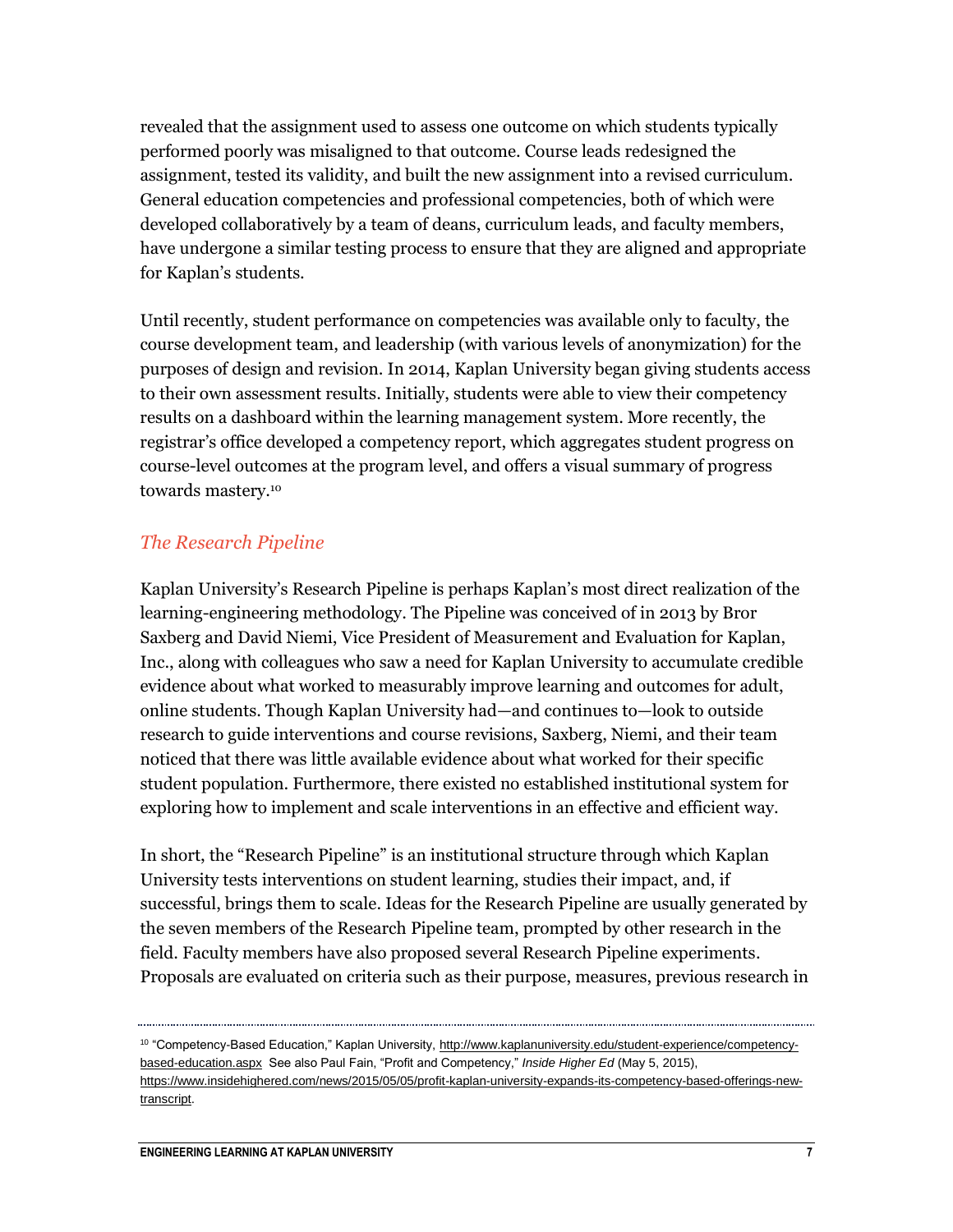the area, their feasibility, scalability, and beneficence. Importantly, all Research Pipeline interventions are tested through randomized control trials. This adds rigor to the evidence produced through trials by eliminating the potential for confounding measurements, but also limits the types of interventions that can be tested.

In short, the "Research Pipeline" is an institutional structure through which Kaplan University tests interventions on student learning, studies their impact, and, if successful, brings them to scale.

Once a proposal is selected for implementation, the Research Pipeline team will refine it, and collaborate with a steering committee of course leads and department chairs to ensure that the intervention can be implemented feasibly, suitably, and effectively. Interventions are usually carried out in large courses with many sections, so that researchers can work with sizable treatment and control groups. Recent studies include experiments with self-regulated learning, adaptive textbooks, flipped classrooms, synchronous learning tools, and various interventions on motivation and mindset. The Research Pipeline team uses a number of instruments to measure student learning and outcomes in its trials, depending on the nature of the intervention. These include survey data, grades, assessment data, and subsequent-term persistence. To maintain the integrity of results, students remain unaware of experiments.

At the conclusion of an experiment, the Research Pipeline team compiles a report of findings with recommendations on how to move forward, and shares the report with the university leaders and the project steering committee. The most common recommendation is for additional testing; it is rare for findings to be so clear-cut that immediate scale up is recommended. In the few cases in which Kaplan University's leaders decided to implement a change based on the findings, the Research Pipeline team has worked with the course developers to develop a scaling strategy.

Several interventions have been tested and scaled through the Research Pipeline process. In 2014, Kaplan University used the Research Pipeline to test the efficacy of a faculty dashboard. The tool alerted faculty members when students in their courses were offtrack for successful completion, and prompted faculty members to send these students an email to provide support. Analyses showed that students whose instructors were assigned to use the faculty dashboard earned significantly higher grades and passed at higher rates than those in courses where it was not used. The tool was made available to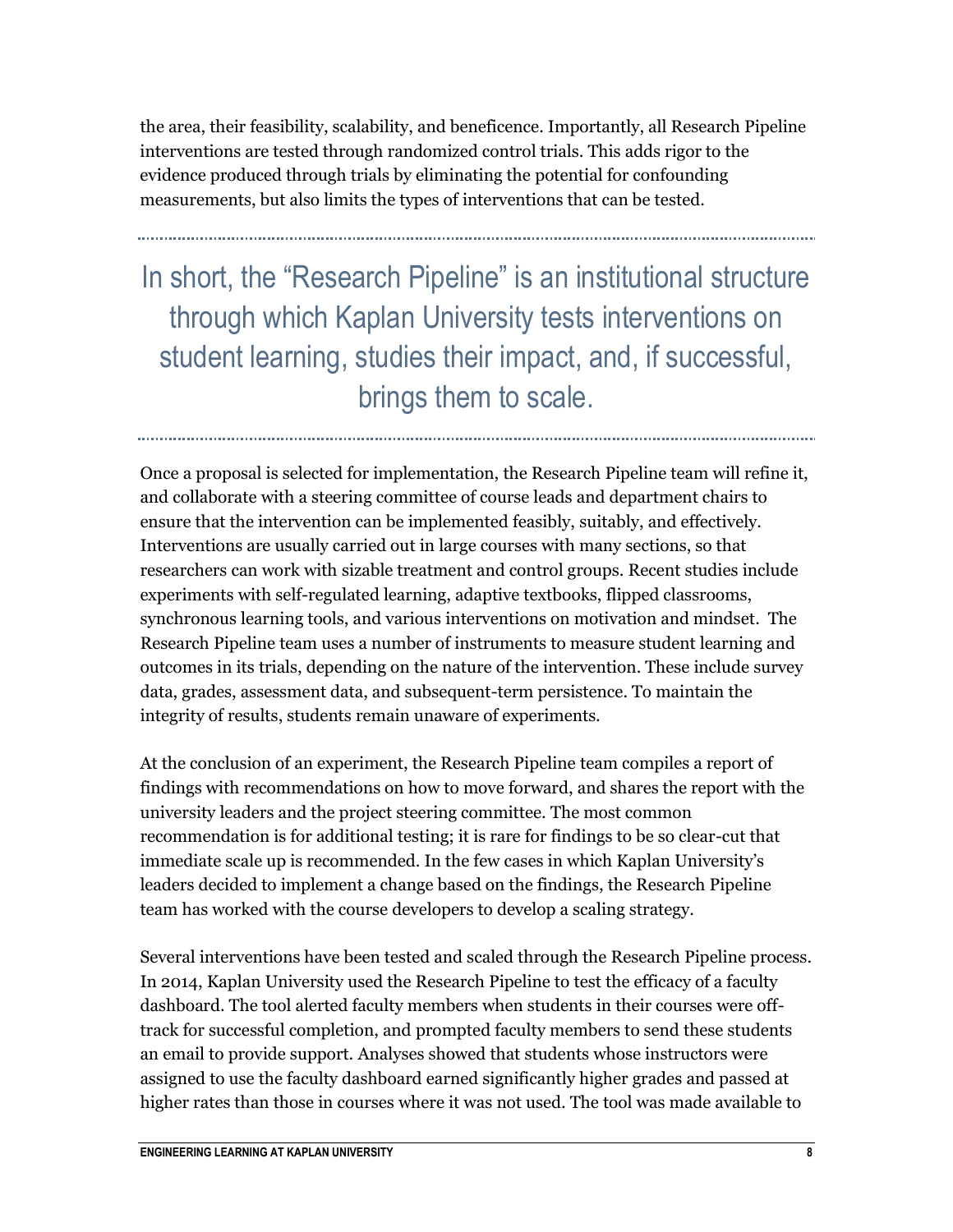all faculty, and faculty received training on how to use the tool in their courses. Currently, Kaplan University is conducting additional research on the efficacy of the faculty dashboard, which it developed internally, compared to a similar tool developed by Civitas.

Another successful and scaled intervention focused on training for CLAs. As discussed, CLA scores play an important role at Kaplan University, as they provide feedback to students and faculty, and determine what kinds of interventions may be necessary. With large populations of students, consistency can be difficult to achieve. In 2014, Kaplan conducted a study on the impact of assessment training on the reliability of CLA scores. Results indicated that exposure to even minimal training in assessing CLAs led to a marked improvement in scoring reliability. As a result of the study, a new training intervention was put in place across Kaplan University to improve the consistency with which faculty members evaluate student work.

The Research Pipeline has developed significantly over the past three years. The team has grown to include several members with doctoral training in quantitative, social science research methods, and processes have become more formalized and organized. Multiple members with whom we spoke said that their trust in the design and results of their experiments had grown since 2013, and that the team's skill in working with faculty members, minimizing disruptions, and scaling judiciously had noticeably improved. Though the Research Pipeline usually runs several interventions per semester, the team has intentionally reduced the number of studies that occur concurrently, focusing instead on increasing sample sizes for better results.

In addition, the focus of Research Pipeline experiments has recently shifted from interventions on student learning to interventions on motivation and mindset. This stems, in part, from the areas of academic expertise that Research Pipeline members bring to their work. For example, Matthew Braslow, who is Director of Assessment and Research at Kaplan University and is responsible for developing many of the ideas for Research Pipeline interventions, has a background in social psychology, and has generated many interventions from theories he has encountered in his academic work.

Partnerships with researchers at other universities have also informed the Research Pipeline's development and focus. For example, in 2012, Kaplan University partnered with a researcher at Harvard to study the impacts of leveraging student support networks on student outcomes. Similarly, the Research Pipeline has built an ongoing partnership with Stanford University's Project for Education Research that Scales (PERTS), and recently completed a study on how growth mindset interventions delivered during a new student orientation affect persistence to the second term. Members of the Research Pipeline team have been proactive in seeking out partnerships like these, and,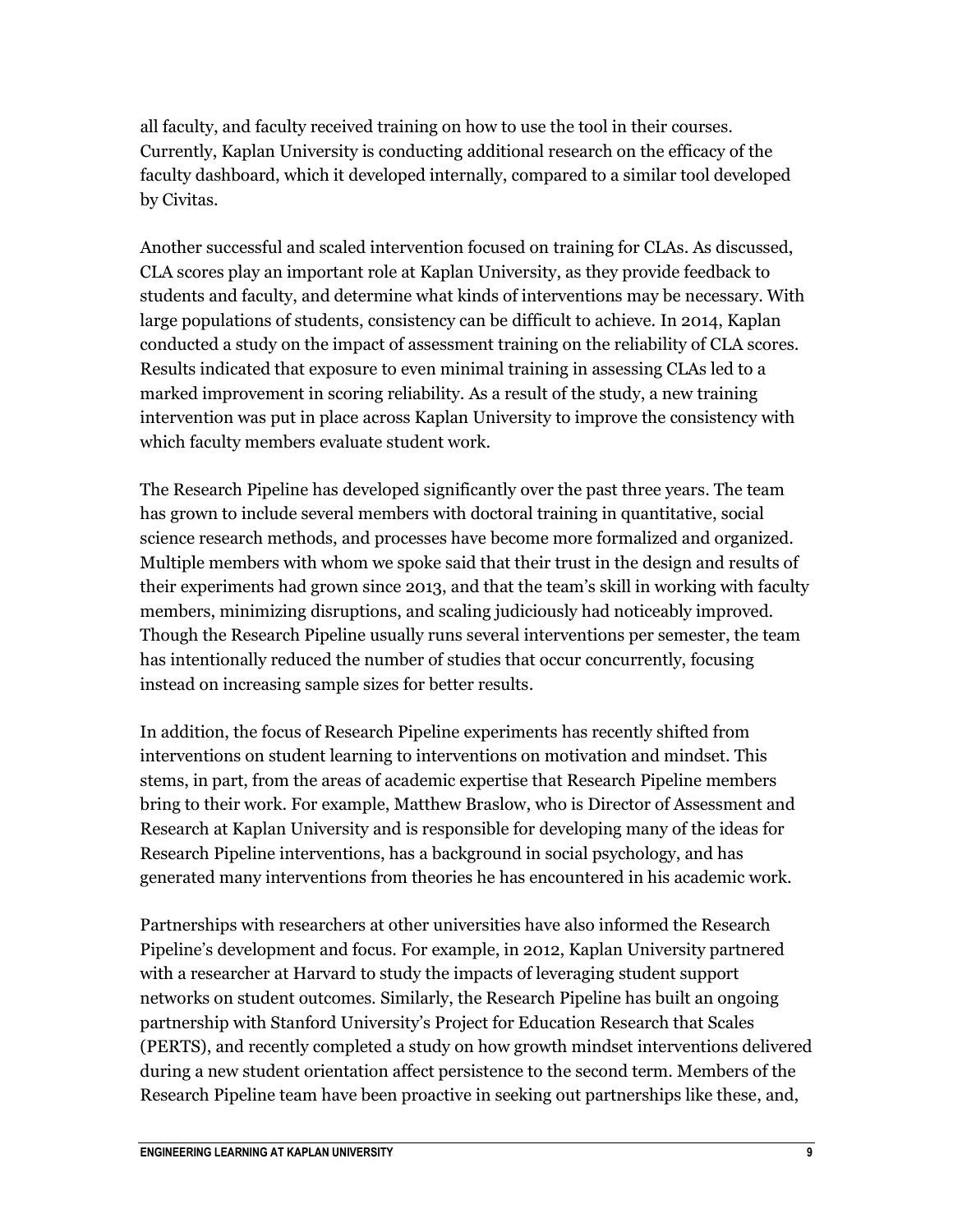because of Kaplan University's large sample sizes and focus on real world outcomes, researchers are often interested in collaboration. Still, the Research Pipeline team maintains a primary focus on building an internal knowledge base for application on their unique student body, rather than a broader set of findings for publication.

## **Evidence of Impact**

Though it is hard to tease out the causal impact of evidence-based student success interventions on large scale metrics like graduation rates, Kaplan University's completion rates have grown for students who enrolled since the implementation of "learning engineering." From the 2012-2013 academic year to the 2014-2015, the fouryear graduation rate for full-time associate's degree completers rose from 35 percent to 52 percent, and the graduation rate for part-time associate's degree completers increased from 19 percent to 28 percent. Six-year graduation rates for bachelor's degree students have also risen, but less dramatically: for full-time students, graduation rates increased from 47 percent in 2012-2013 to 48 percent in 2014-2015; for part time students, graduations rates rose from 16 percent to 18 percent over the same period of time, and the number of completers increased from 2,363 to 5,590.<sup>11</sup> It is worth noting that, because Kaplan University's enrollment has fallen as the economy has recovered (enrollment tends to be countercyclical), substantially fewer students were in the later cohorts.<sup>12</sup>

On both institution-specific and national surveys, students report satisfaction with their experience at Kaplan University. For example, on the Kaplan University Capstone survey, 86 percent of respondents agreed or strongly agreed with the statement "Kaplan always puts my needs as a student first," and 86 percent agreed or strongly agreed with the statement "Kaplan provides personalized support to help keep my program requirements in line with my life circumstances." More than 90 percent agreed or strongly agreed that Kaplan would help them reach their personal or career goals, that

<sup>&</sup>lt;sup>11</sup> ""Academic Report: The Year in Review, 2014-2015" p.22 and "Academic Report: The Year in Review, 2012-2013." Kaplan's Academic Reports explain that IPEDs reported graduation rates are misleading because the methodology only accounts for first-time, full-time students, who make up a small percentage of Kaplan University students. Kaplan's methodology breaks out students by attendance status and calculates graduation rates for 150 percent completion time.

 $12$  In academic year 2012-2013 45,076 students were enrolled. In 2014-2015, 38,332 students were enrolled. In addition, some of this increase might be explained by the implementation of the Kaplan Commitment in November 2010, which enabled students to enroll in classes for an introductory period to assess whether coursework met their needs. Retention rates increased from 42 percent to 48 percent one year after the Kaplan Commitment was implemented, so graduation rates for subsequent cohorts may have been effected. See ""Academic Report: The Year in Review, 2014-2015" Kaplan University (2015), [http://www.kaplanuniversity.edu/about/annual-report.aspx,](http://www.kaplanuniversity.edu/about/annual-report.aspx) p.22 and "Academic Report: The Year in Review, 2012-2013," Kaplan University (2013), [www.kaplanuniversity.edu/kaplan-university-academic-report-2013.pdf.](http://www.kaplanuniversity.edu/kaplan-university-academic-report-2013.pdf)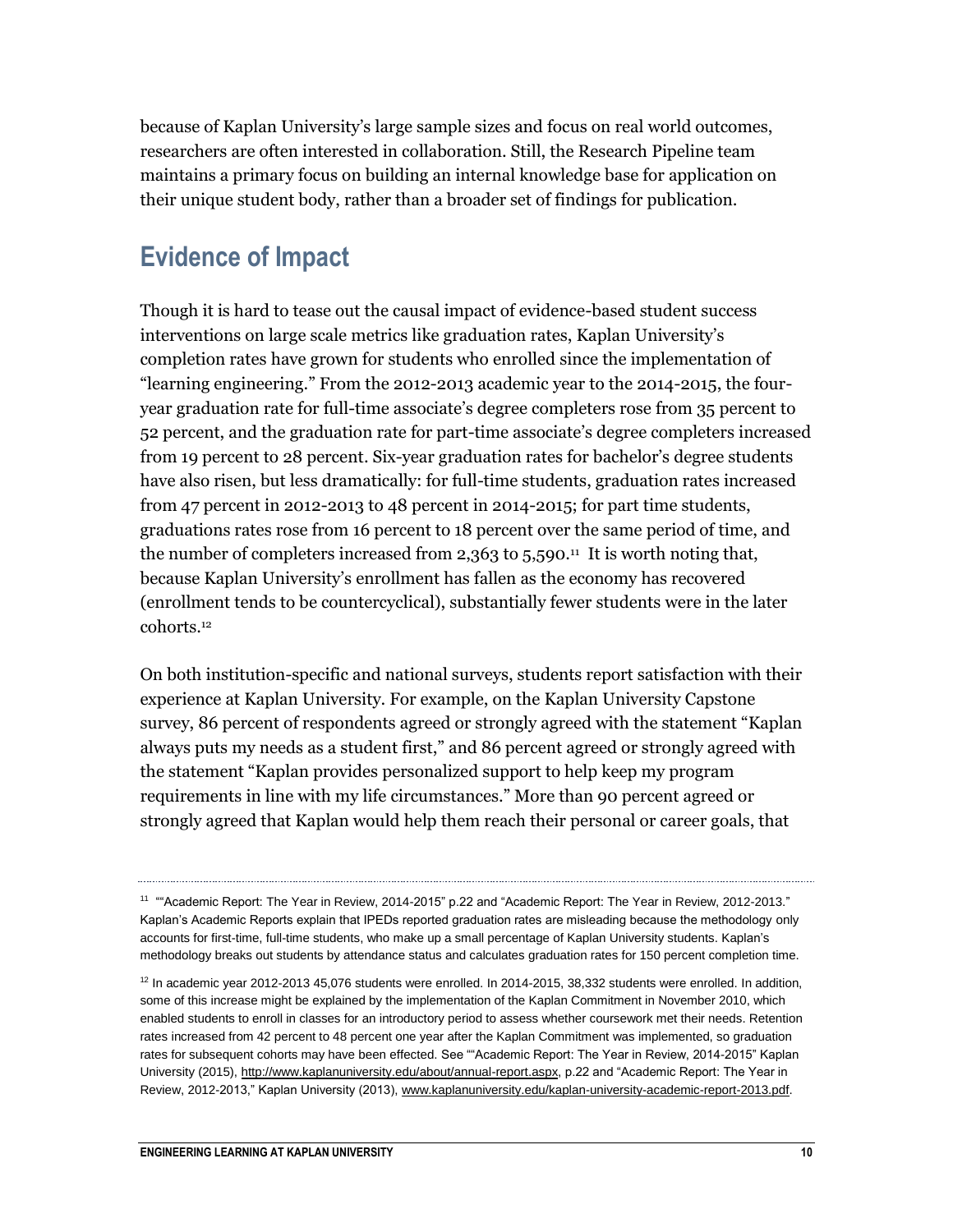receiving a degree from Kaplan was an efficient path to achieving their learning goals, and that Kaplan is innovative in its approach to education. Nearly 12,000 students completed the survey.<sup>13</sup>

Response patterns on other surveys have yielded similar findings. On a 2015 survey of new graduates and alumni, 91 percent of respondents expressed overall satisfaction with their Kaplan University experience and 89 percent reported that their educational program met their expectations. On the National Survey of Student Engagement, which measures the engagement of first and final year students and computes it against a national average, Kaplan University students ranked Kaplan's academic rigor, effective teaching practices, and the quality of their interactions higher than the national average.

Kaplan's evidence-based approach to designing and measuring learning has permeated Kaplan University's organizational culture and resulted in concrete, practical changes.

Finally, Kaplan's evidence-based approach to designing and measuring learning has permeated Kaplan University's organizational culture and resulted in concrete, practical changes. This owes, in part, to the Research Pipeline. By involving multiple stakeholders from throughout the university, including instructors, department leads, and the course development team, the Research Pipeline, our interviewees told us, has contributed to a new level of thoughtfulness and circumspection when it comes to implementing changes. No longer are gut feelings or trends adequate justification for curricular or instructional revisions. Rather, changes must be backed with credible research, and applied with careful thought about how they can be made measureable and effective for Kaplan University's unique student population.

In addition to changes in attitude and culture, the Research Pipeline and other evidencebased approaches have led to concrete curricular and organizational changes at Kaplan University. As discussed above, the faculty dashboard and CLA training, now scaled throughout Kaplan University, emerged from Research Pipeline studies that indicated their efficacy. Assessment data analysis contributes regularly to curricular revisions, and all instructional designers are trained in the Kaplan Way. Finally, multiple teams have

<sup>&</sup>lt;sup>13</sup> "Academic Report: The Year in Review, 2014-2015."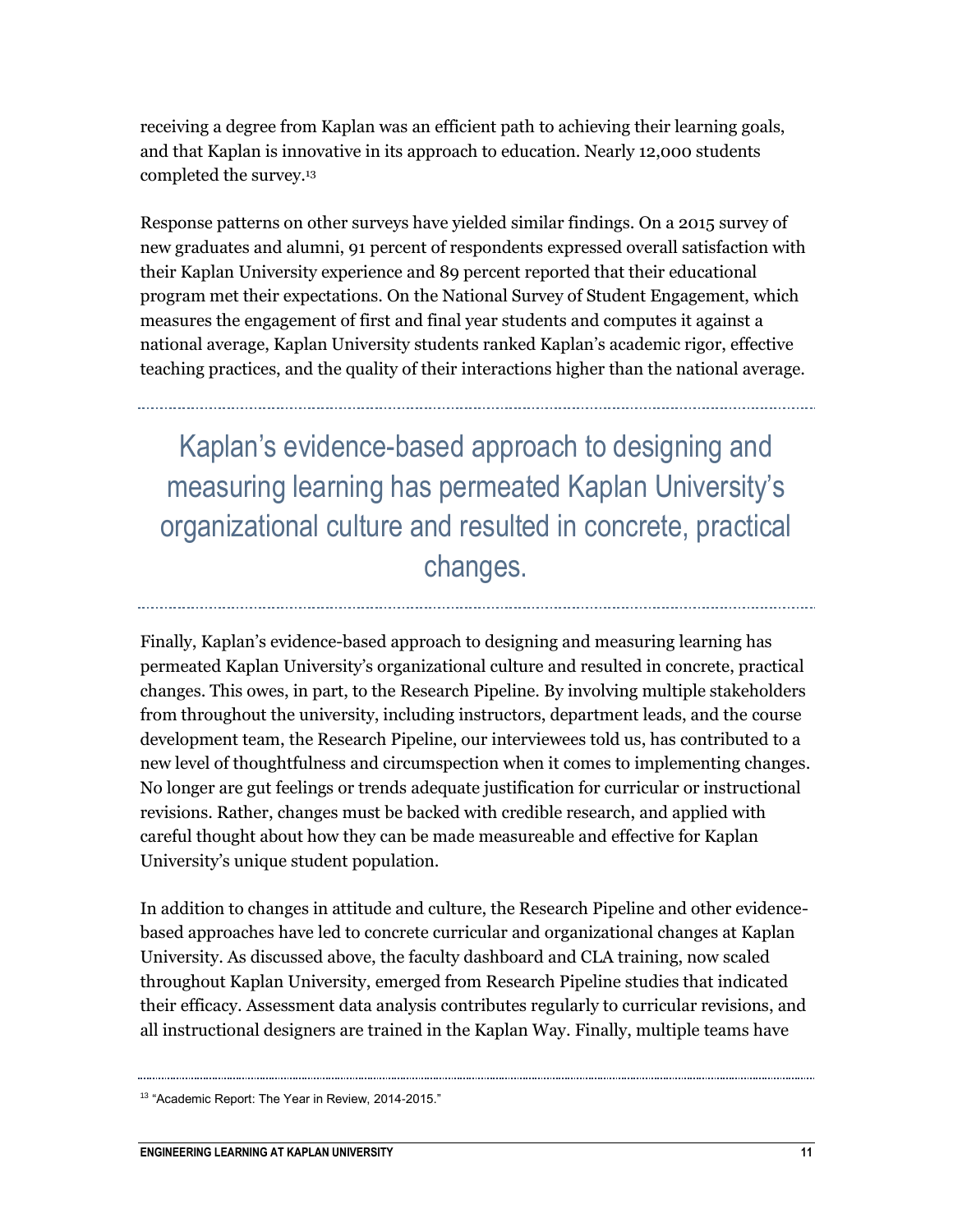emerged out of the Research Pipeline or other similar operations: Research Pipeline interventions focused on first-term courses catalyzed the formation of a group of firstyear instructors who collaboratively strategize around student support strategies and potential interventions. In addition, a "measurement council" which gathers individuals involved in data analysis and measurement in different business units recently began regular meetings to optimize data sharing, governance, and strategy throughout the organization.

The impact of a learning-engineering approach extends beyond Kaplan University. Evidence of culture change was apparent in each of the Kaplan, Inc. business units we investigated. For example, upon recent tests of an instructional video, Kaplan Test Prep found that some of the embellishing features of the video were distracting to students. Though the organization had invested a substantial sum in the video's production, it used the evidence it had collected during its tests to design a video that used "worked examples," step-by-step demonstrations of solving a problem, that researchers at Kaplan and elsewhere have found improves student learning. In addition, as discussed, Rosen has incorporated explicit discussions about learning strategy into quarterly business reviews so that measureable impacts on learning are a central part of each unit's operations. Now, each unit of Kaplan relies more heavily on learning scientists to develop its products. Key innovations driven by this approach include the development of an adaptive, computer-based assessment tool that replaced an inaccurate and inefficient method of paper-based testing in Kaplan's English Language unit. Kaplan's Australia unit has also developed an evidence-backed, industry diagnostic assessment for financial planning competencies and is modifying the assessment to roll it out elsewhere.

To date, Kaplan University and Kaplan Inc.'s learning engineering approach has not had a measureable or easily parsed impact on organizational finances. In fact, revenue generated by Kaplan Higher Education (of which Kaplan University is a part), decreased slightly from 2013 to 2015. As we discuss in "Remaining Challenges," some of this slight downturn can be attributed to increased regulation of Kaplan University as a for-profit college, which has affected program offerings and enrollment; some of the decline may also be attributed to enrollment decline in response to improving economic conditions.<sup>14</sup>

<sup>&</sup>lt;sup>14</sup> Kaplan Higher Education revenue dropped from just over one billion dollars in 2013 to \$850 million in 2015. Some of this loss was due to enrollment limitations or eliminations in programs that were not in compliance with Gainful Employment regulations, though Kaplan University has implemented measures, such as career services support, financial literacy counseling, and tuition caps and reductions, to keep at-risk programs open. See the Graham Holdings 2015 Annual Report[, http://www.ghco.com/phoenix\\_zhtml?c=62487&p=irol-reportsannual.](http://www.ghco.com/phoenix_zhtml?c=62487&p=irol-reportsannual)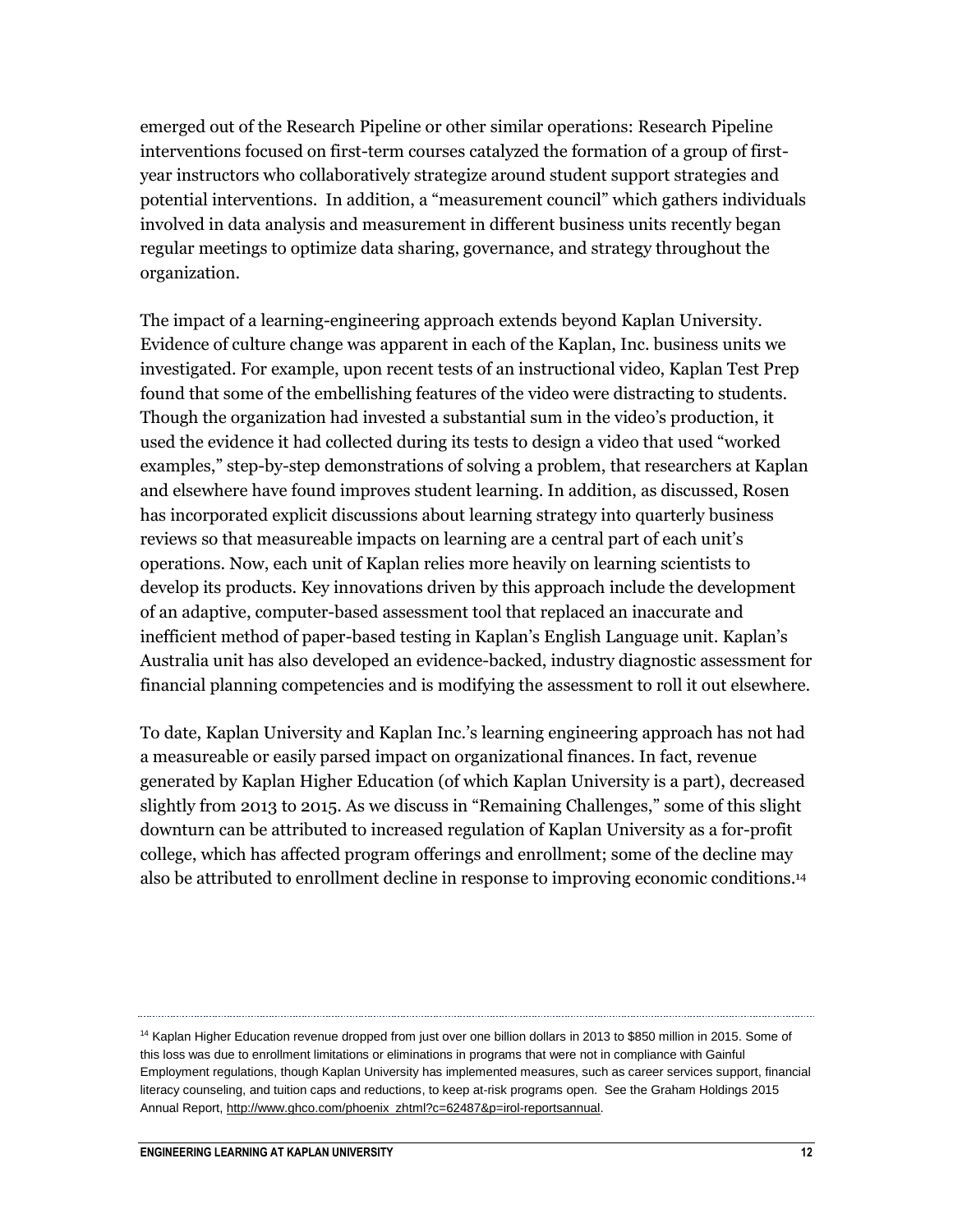## **Success Factors**

#### *Commitment to Rigorous Methods and Research*

Though much of this case study documents Kaplan, Inc.'s and Kaplan University's demonstrated commitment to rigorous, evidence-based methods and research, it is worth reiterating the extent to which this dedication has contributed to successful change. While many organizations—academic and non-academic—have embraced "datadriven" practices as important for improving outcomes, Kaplan University stands out for the precision with which it has defined its methodology, applying an engineering framework to the process of curricular and instructional design. This commitment is evident in the Research Pipeline's methods and development: the Research Pipeline only tests interventions through randomized control trials, considered the "gold standard" in social science research because they eliminate potential confounding factors through randomization.

While many organizations—academic and non-academic have embraced "data-driven" practices as important for improving outcomes, Kaplan University stands out for the precision with which it has defined its methodology, applying an engineering framework to the process of curricular and instructional design.

#### *A Sustained Focus on What Works for Kaplan Students*

Another key tenet of Kaplan's approach is the belief that the organization must adapt interventions to each unique population of learners. Thus, the Research Pipeline team at Kaplan University uses outside research to inform interventions that are then customdesigned for the adult, online learners the university serves, rather than treating outside findings as turn-key solutions. When curricular changes are implemented through less formal channels—such as through research collected by course leads and course developers—Kaplan University remains committed to measuring the impact of these changes, and iterating upon them so that they work in context.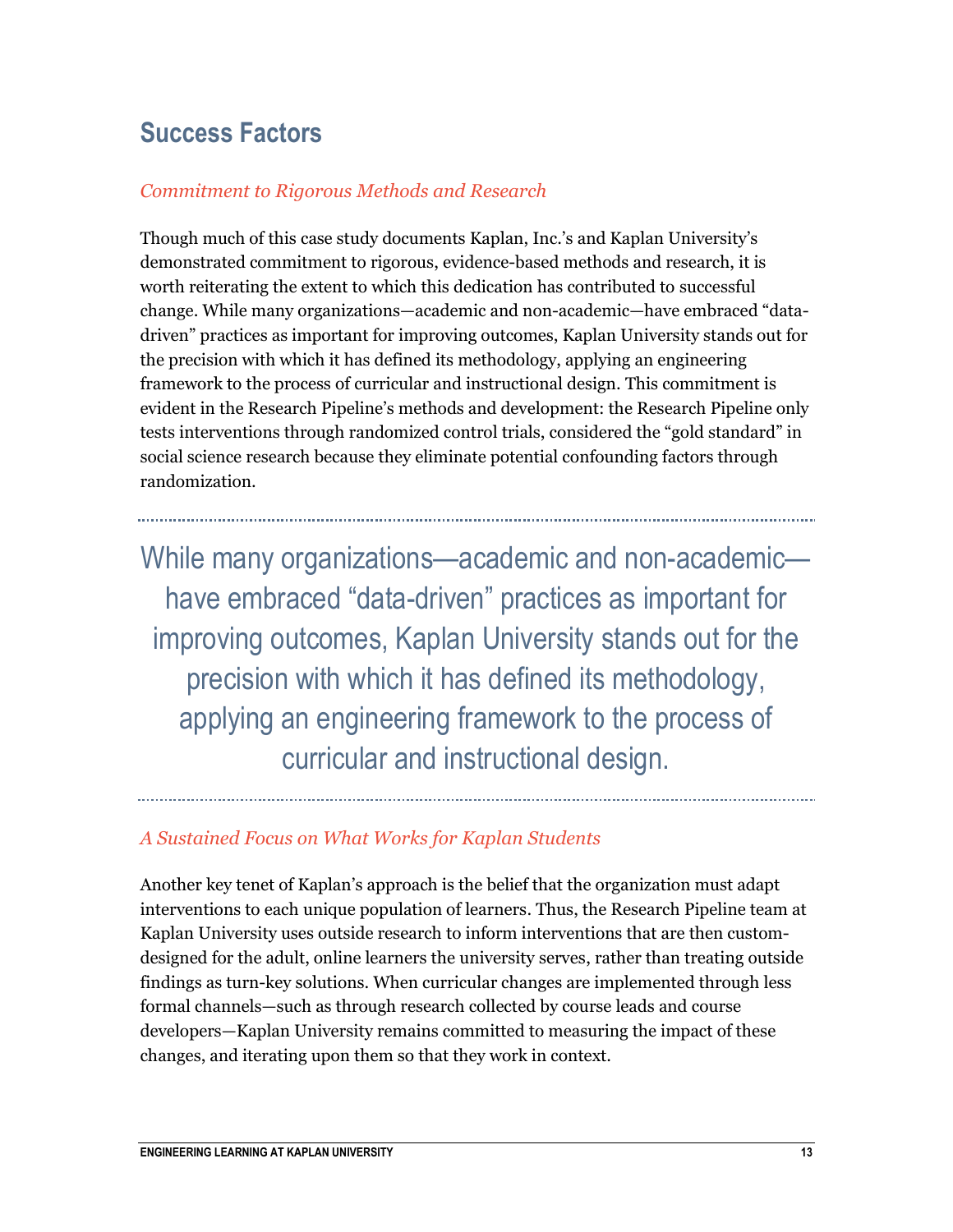#### *Strong Leadership*

Kaplan, Inc. and Kaplan University leaders have been integral players in strengthening and sustaining a pervasive organizational commitment to evidence-based learning design. Andy Rosen, Kaplan's CEO, speaks with self-awareness about the importance of reinforcing this approach into Kaplan's culture, and has implemented a number of processes to facilitate this transition. In addition, Rosen approaches his vision with flexibility, contextualizing it to the various functions of the organization. He understands that the extent to which learning outcomes can be standardized and objectively measured may be greater in test prep unit than they will be at Kaplan University, and that the two units may need different sorts of methods and processes for implementing evidence-based approaches.

Rosen is supported by a strong team that shares his vision and brings expertise to its design and implementation. As discussed, Bror Saxberg, Chief Learning Officer and the co-architect of the Kaplan Way and Research Pipeline, has explained and articulated the value of "learning engineering" both internally and externally, and has been instrumental in systematizing a research-based approach to learning design. Nearly everyone with whom we spoke cited Saxberg's enthusiasm for and expertise in learning engineering as a primary factor in the organization's shift towards testing and evidence-based change.

Strong leaders at Kaplan University and within the Research Pipeline have helped to translate and implement Saxberg and Rosen's vision. Betty Vandenbosch became President of Kaplan University in 2015, but has been involved with the Research Pipeline since its inception, adding her perspective as a social scientist to Saxberg's engineering approach. Jahna Kahrhoff is the chairperson of the Research Pipeline, and brings her background as a professor of education to the research and operational process. Finally, Larry Rudman, Vice President of Instructional Design and Research at Kaplan, Inc., has been instrumental in bringing a "learning engineering" mindset to the course development process, and Matthew Braslow, Director of Assessment and Instructional Design has led the Research Pipeline team in designing interventions, refining its approach, and building partnerships.

#### *A Collaborative Approach to Design, Research, and Assessment*

Because much of Kaplan coursework occurs online, and faculty and staff are dispersed around the country, it would be easy for decisions to be made in isolation, or for communication and coordination to be hindered in some way. We found the opposite to be true. An intentionally collaborative approach has been crucial to Kaplan's ability to garner buy-in and participation in research and innovation. For example, at Kaplan University, course leads and department leads are brought into the Research Pipeline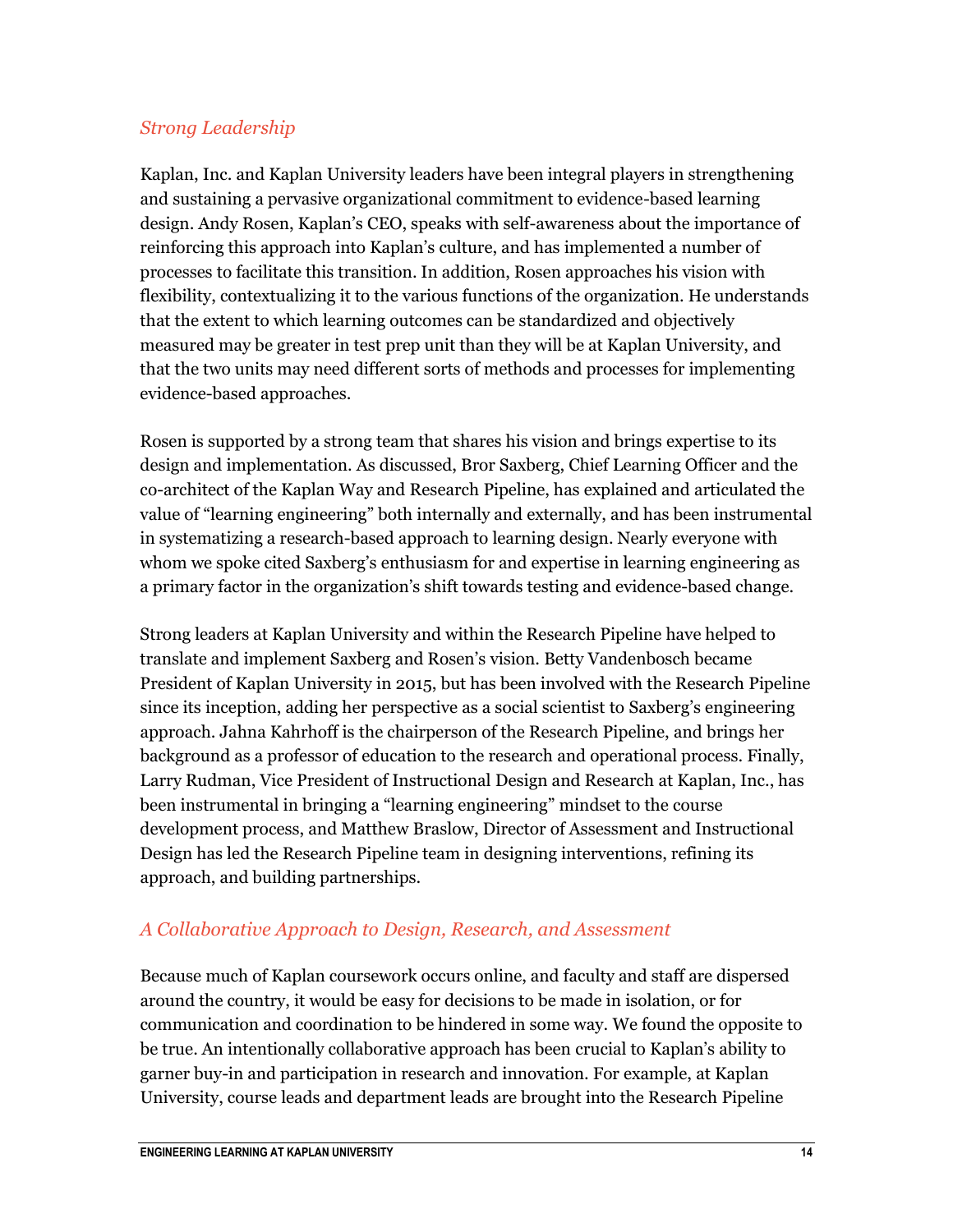design process as soon as a proposal is selected, and help to ensure smooth implementation and contextualization. Kaplan University has established clear pathways for communication with faculty members regarding curricular changes, and course leads and department chairs work closely with the course production team on course design and revision processes. In addition, through annual conferences like KU Village and the General Education Conference, Kaplan University has developed several venues for faculty members to share practices for course revisions or testable interventions and present their own pedagogical research. While cross-unit collaboration has taken root more slowly, the emergence of a Kaplan-wide measurement council, and Saxberg's regular meetings with learning engineers across the organization, are evidence of emerging collaboration around data and measurement.

#### *Online, Centrally Designed Curriculum*

Much of the instruction in Kaplan's units is delivered online, based on a centrally designed, standard curriculum for each course. In the context of Kaplan University, the consistency of courses and curricula across sections of large courses sets ideal conditions for the Research Pipeline's randomly controlled trials. Centralized course design also enables Kaplan University's competency-based approach to design and assessment.

This is not to say that features such as the Research Pipeline and a competency-based approach flow naturally from a centralized, online curriculum. Kaplan's leaders have been strategic about leveraging this system and finding opportunities within it to advance an evidence-based approach. For example, as Kaplan University transitions to a new learning management system, provided by Desire to Learn, in fall of 2016, it will continue to leverage its technological infrastructure to support more advanced research. Research Pipeline leaders plan to use new functionality in the system to randomize interventions at the student, rather than the section level, to develop more sophisticated tests of adaptive learning tools, and to explore interactions among and the longitudinal impacts of interventions.

## **Remaining Challenges**

While Kaplan stands out for the extent to which it has operationalized learning engineering, its efforts are still very much in progress. The Research Pipeline was initiated in 2013, and GELs and professional competencies have been phased in only over the past several years. As Kaplan, Inc. and Kaplan University continue to measure learning, and to test and scale innovations, they will face a number of challenges in making this a pervasive part of their culture and operations.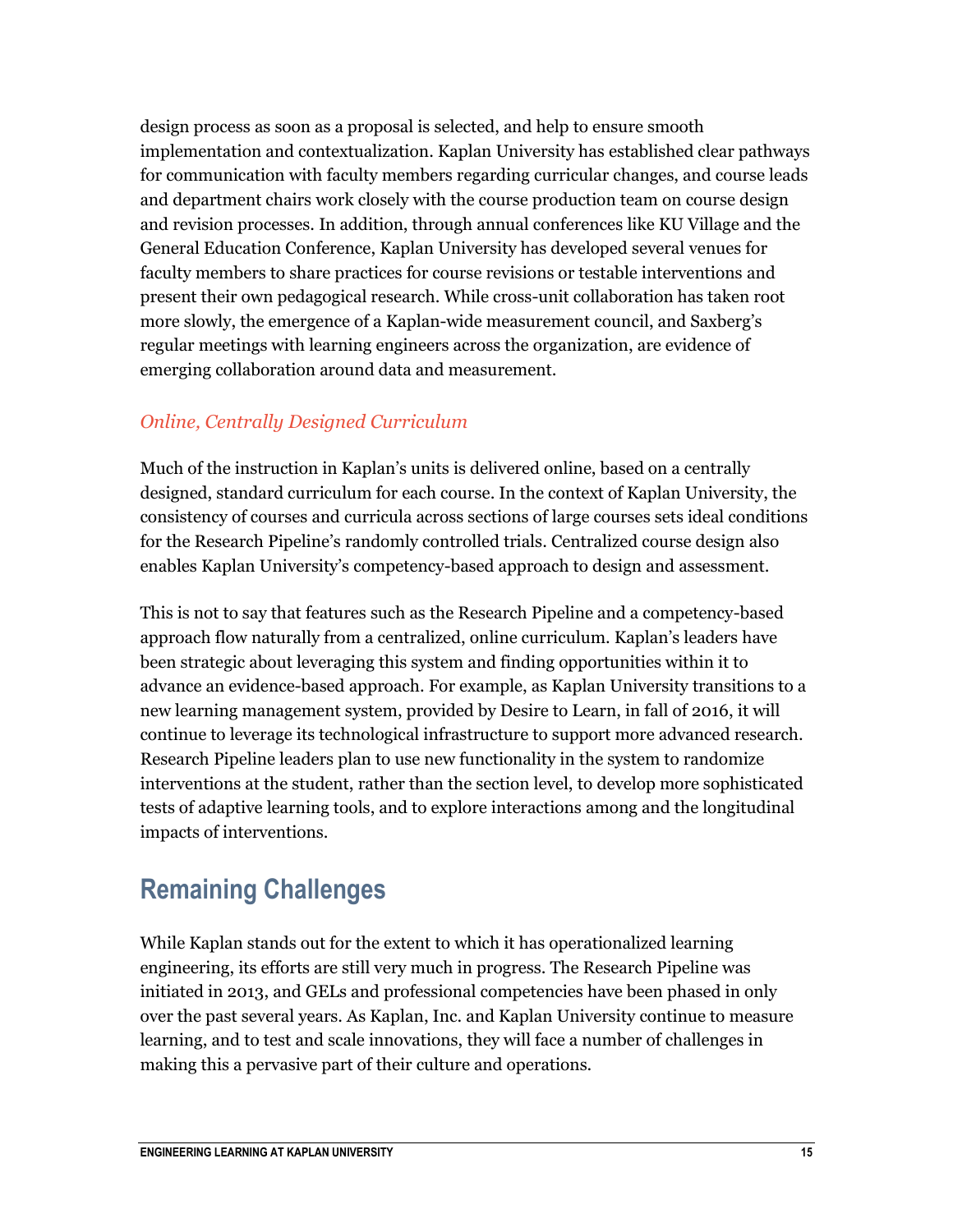One major challenge relates to developing broader-based participation in the Research Pipeline. While the process is set up so that faculty can propose ideas, in practice, most ideas are generated internally by the Research Pipeline team. This ensures that proposals are grounded in educational research and well-primed for randomized implementation, but also omits much of the experiential knowledge that faculty may accumulate while teaching.

In addition, Kaplan University will have to manage a major transition as it migrates to a new learning management system. While this transition will present new opportunities for the Research Pipeline, it presents a significant undertaking for a school of nearly 40,000 students, nearly all of whom take their courses online. Kaplan University has already dedicated significant resources to this effort, and ensuring a smooth transition will require that the organization invest significantly in training instructors and instructional designers on the new system.

Finally, as a for-profit institution, Kaplan University faces a number of challenges to its credibility. Recently, several for-profit education providers and their accreditors have come under sharp criticism for their high prices, poor outcomes, and false employment claims. The recent closing of Corinthian Colleges and ITT, and the likely termination of ACICS loom large in the public perception of for-profit institutions. (Kaplan is accredited by the Higher Learning Commission, not ACICS.)

Like other for-profit colleges, Kaplan University functions in a market that has become more price-sensitive and more heavily regulated in recent years, and the institution has come under scrutiny for high student loan default and dropout rates. In response to this scrutiny, starting in 2011, Kaplan elected to close 30 programs, shut down several campuses, and consolidate others. In 2015 it sold off its Kaplan Higher Education vocational campuses to the Education Corporation of America. Some of these closures, however, reflect responsiveness to market demand and employment opportunities, and, since 2011, Kaplan has also opened 28 new programs.

There is no question that Kaplan University operates to generate a profit, but, we also found strong evidence of a genuine organizational commitment to helping adult students learn and progress in their careers. In recent years, Kaplan University has taken some bold actions to demonstrate this commitment, and has made sacrifices to enrollment and tuition revenue in order to do so. For example, in 2010, Kaplan University implemented the Kaplan Commitment, which allows students to fully enroll for three weeks with no financial obligation so they can determine whether the school is a good fit. The institution also ceased enrolling "ability to benefit" students (students who do not hold a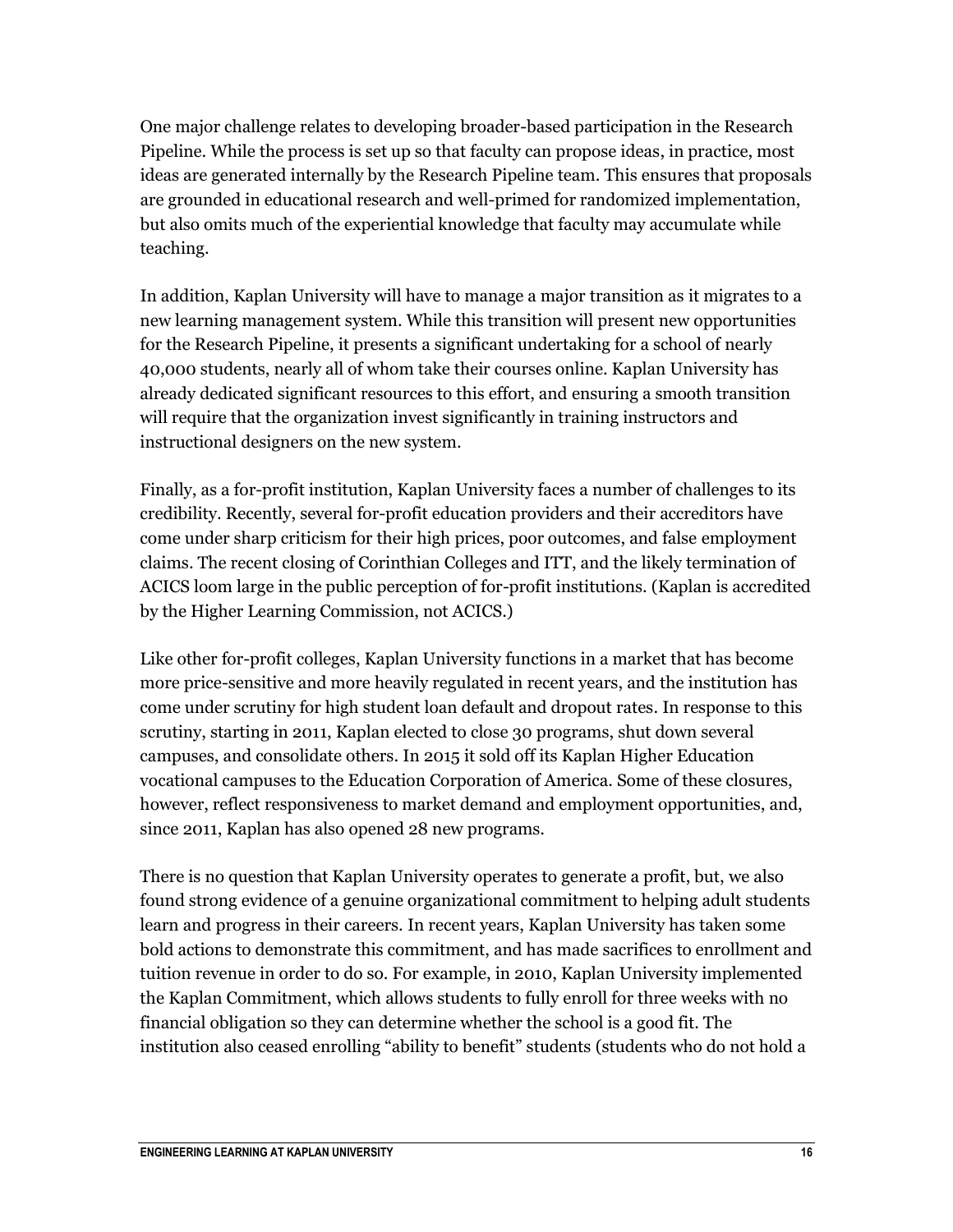high school diploma or GED), even before the federal government ended financial aid for this group.<sup>15</sup>

Kaplan has also taken measures to control costs and reduce loan defaults for its students: Kaplan employs a team of loan assistance counselors who help students navigate the repayment process and act as liaisons between students and their servicing agents. The one-year cohort default rate for all Kaplan University borrowers decreased from 25.9 percent for the 2009 cohort to 12.9 percent for the 2012 cohort (though some of this decrease likely reflects an improving economy).16 To control costs, Kaplan also recently instituted tuition caps for many of its academic programs.<sup>17</sup>

## **Conclusion**

There is a growing gap between the findings of the basic science of learning and the practices and conditions of learning at institutions of higher education. To bridge that gap, Kaplan Inc. and its units, especially Kaplan University, have established systems to test and apply the general principles in context. Facilitated by a centralized curriculum development process, a competency-based approach to assessment, and a disciplined "Research Pipeline," Kaplan University in particular has fostered a learning climate that is increasingly shaped by evidence rather than inertia or intuition. Its efforts provide an example from which others in the higher education community—not-for-profit, public, and for-profit—can learn a great deal.

<sup>15</sup> See Paul Fain, "Kaplan 2.0," *Inside Higher Ed* (August 15, 2013),

[https://www.insidehighered.com/news/2013/08/15/profit-kaplan-branches-out-learning-science-projects.](https://www.insidehighered.com/news/2013/08/15/profit-kaplan-branches-out-learning-science-projects) 

<sup>&</sup>lt;sup>16</sup> "Academic Report: The Year in Review, 2014-2015," Kaplan University[, http://www.kaplanuniversity.edu/about/annual](http://www.kaplanuniversity.edu/about/annual-report.aspx)[report.aspx.](http://www.kaplanuniversity.edu/about/annual-report.aspx) Over the same period of time, the cohort default rate for graduates decreased from 5.7 percent to 4.4 percent.

<sup>&</sup>lt;sup>17</sup> See "Tuition and Savings," Kaplan University, http://www.kaplanuniversity.edu/paying-school/tuition-reduction.aspx.